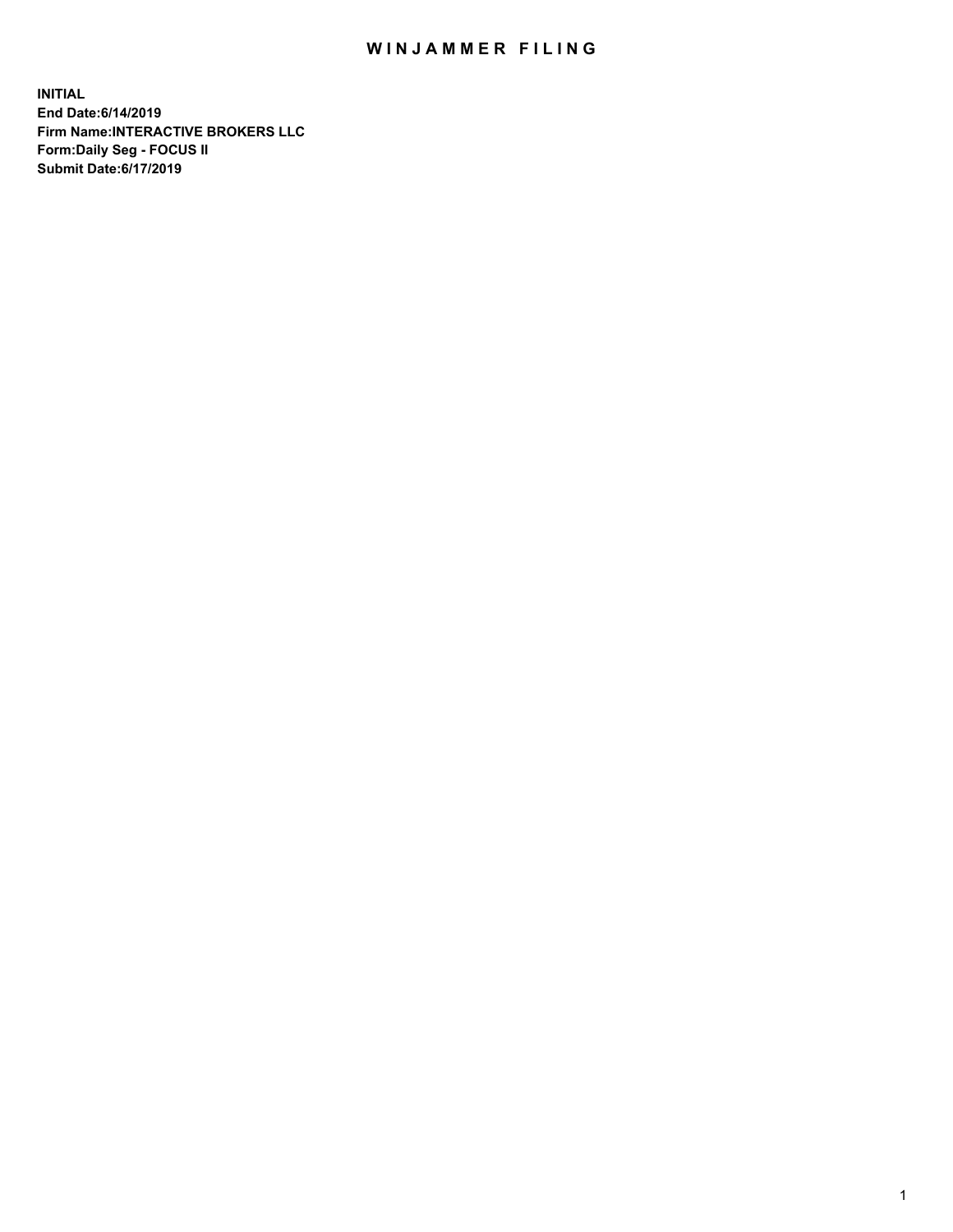**INITIAL End Date:6/14/2019 Firm Name:INTERACTIVE BROKERS LLC Form:Daily Seg - FOCUS II Submit Date:6/17/2019 Daily Segregation - Cover Page**

| Name of Company                                                                                                                                                                                                                                                                                                                | <b>INTERACTIVE BROKERS LLC</b>                                                                  |
|--------------------------------------------------------------------------------------------------------------------------------------------------------------------------------------------------------------------------------------------------------------------------------------------------------------------------------|-------------------------------------------------------------------------------------------------|
| <b>Contact Name</b>                                                                                                                                                                                                                                                                                                            | James Menicucci                                                                                 |
| <b>Contact Phone Number</b>                                                                                                                                                                                                                                                                                                    | 203-618-8085                                                                                    |
| <b>Contact Email Address</b>                                                                                                                                                                                                                                                                                                   | jmenicucci@interactivebrokers.c<br>om                                                           |
| FCM's Customer Segregated Funds Residual Interest Target (choose one):<br>a. Minimum dollar amount: ; or<br>b. Minimum percentage of customer segregated funds required:% ; or<br>c. Dollar amount range between: and; or<br>d. Percentage range of customer segregated funds required between:% and%.                         | $\overline{\mathbf{0}}$<br>$\overline{\mathbf{0}}$<br>155,000,000 245,000,000<br>0 <sub>0</sub> |
| FCM's Customer Secured Amount Funds Residual Interest Target (choose one):<br>a. Minimum dollar amount: ; or<br>b. Minimum percentage of customer secured funds required:% ; or<br>c. Dollar amount range between: and; or<br>d. Percentage range of customer secured funds required between:% and%.                           | $\overline{\mathbf{0}}$<br>0<br>80,000,000 120,000,000<br>0 <sub>0</sub>                        |
| FCM's Cleared Swaps Customer Collateral Residual Interest Target (choose one):<br>a. Minimum dollar amount: ; or<br>b. Minimum percentage of cleared swaps customer collateral required:% ; or<br>c. Dollar amount range between: and; or<br>d. Percentage range of cleared swaps customer collateral required between:% and%. | $\overline{\mathbf{0}}$<br><u>0</u><br>$\underline{0}$ $\underline{0}$<br>00                    |

Attach supporting documents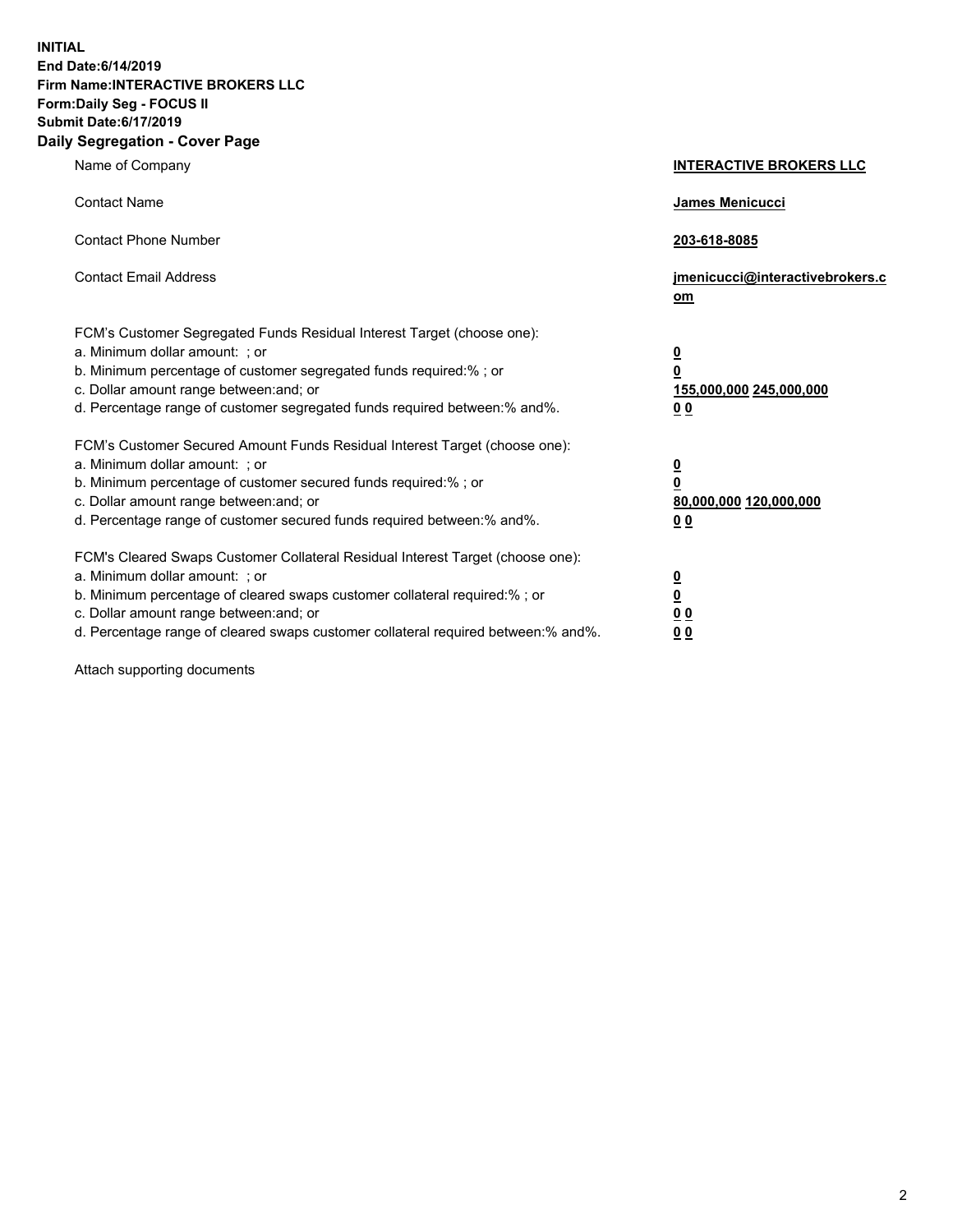## **INITIAL End Date:6/14/2019 Firm Name:INTERACTIVE BROKERS LLC Form:Daily Seg - FOCUS II Submit Date:6/17/2019 Daily Segregation - Secured Amounts**

|     | Daily Segregation - Secured Amounts                                                         |                                                |
|-----|---------------------------------------------------------------------------------------------|------------------------------------------------|
|     | Foreign Futures and Foreign Options Secured Amounts                                         |                                                |
|     | Amount required to be set aside pursuant to law, rule or regulation of a foreign            | $0$ [7305]                                     |
|     | government or a rule of a self-regulatory organization authorized thereunder                |                                                |
| 1.  | Net ledger balance - Foreign Futures and Foreign Option Trading - All Customers             |                                                |
|     | A. Cash                                                                                     | 457,847,829 [7315]                             |
|     | B. Securities (at market)                                                                   | $0$ [7317]                                     |
| 2.  | Net unrealized profit (loss) in open futures contracts traded on a foreign board of trade   | 9,336,509 [7325]                               |
| 3.  | Exchange traded options                                                                     |                                                |
|     | a. Market value of open option contracts purchased on a foreign board of trade              | 34,298 [7335]                                  |
|     | b. Market value of open contracts granted (sold) on a foreign board of trade                | -24,476 [7337]                                 |
| 4.  | Net equity (deficit) (add lines 1. 2. and 3.)                                               | 467,194,160 [7345]                             |
| 5.  | Account liquidating to a deficit and account with a debit balances - gross amount           | 4,265 [7351]                                   |
|     | Less: amount offset by customer owned securities                                            | 0 [7352] 4,265 [7354]                          |
| 6.  | Amount required to be set aside as the secured amount - Net Liquidating Equity              | 467, 198, 425 [7355]                           |
|     | Method (add lines 4 and 5)                                                                  |                                                |
| 7.  | Greater of amount required to be set aside pursuant to foreign jurisdiction (above) or line | 467,198,425 [7360]                             |
|     | 6.                                                                                          |                                                |
|     | FUNDS DEPOSITED IN SEPARATE REGULATION 30.7 ACCOUNTS                                        |                                                |
| 1.  | Cash in banks                                                                               |                                                |
|     | A. Banks located in the United States                                                       | <b>97,474,751</b> [7500]                       |
|     | B. Other banks qualified under Regulation 30.7                                              | 0 [7520] <b>97,474,751</b> [7530]              |
| 2.  | Securities                                                                                  |                                                |
|     | A. In safekeeping with banks located in the United States                                   | 413,485,875 [7540]                             |
| 3.  | B. In safekeeping with other banks qualified under Regulation 30.7                          | 0 [7560] 413,485,875 [7570]                    |
|     | Equities with registered futures commission merchants<br>A. Cash                            |                                                |
|     |                                                                                             | $0$ [7580]                                     |
|     | <b>B.</b> Securities                                                                        | $0$ [7590]                                     |
|     | C. Unrealized gain (loss) on open futures contracts<br>D. Value of long option contracts    | $0$ [7600]<br>$0$ [7610]                       |
|     | E. Value of short option contracts                                                          | 0 [7615] 0 [7620]                              |
| 4.  | Amounts held by clearing organizations of foreign boards of trade                           |                                                |
|     | A. Cash                                                                                     | $0$ [7640]                                     |
|     | <b>B.</b> Securities                                                                        | $0$ [7650]                                     |
|     | C. Amount due to (from) clearing organization - daily variation                             | $0$ [7660]                                     |
|     | D. Value of long option contracts                                                           | $0$ [7670]                                     |
|     | E. Value of short option contracts                                                          | 0 [7675] 0 [7680]                              |
| 5.  | Amounts held by members of foreign boards of trade                                          |                                                |
|     | A. Cash                                                                                     | 69,904,062 [7700]                              |
|     | <b>B.</b> Securities                                                                        | $0$ [7710]                                     |
|     | C. Unrealized gain (loss) on open futures contracts                                         | 8,666,550 [7720]                               |
|     | D. Value of long option contracts                                                           | 34,298 [7730]                                  |
|     | E. Value of short option contracts                                                          | <u>-24,476</u> [7735] <u>78,580,434</u> [7740] |
| 6.  | Amounts with other depositories designated by a foreign board of trade                      | $0$ [7760]                                     |
| 7.  | Segregated funds on hand                                                                    | $0$ [7765]                                     |
| 8.  | Total funds in separate section 30.7 accounts                                               | 589,541,060 [7770]                             |
| 9.  | Excess (deficiency) Set Aside for Secured Amount (subtract line 7 Secured Statement         | 122,342,635 [7380]                             |
|     | Page 1 from Line 8)                                                                         |                                                |
| 10. | Management Target Amount for Excess funds in separate section 30.7 accounts                 | 80,000,000 [7780]                              |
| 11. | Excess (deficiency) funds in separate 30.7 accounts over (under) Management Target          | 42,342,635 [7785]                              |
|     |                                                                                             |                                                |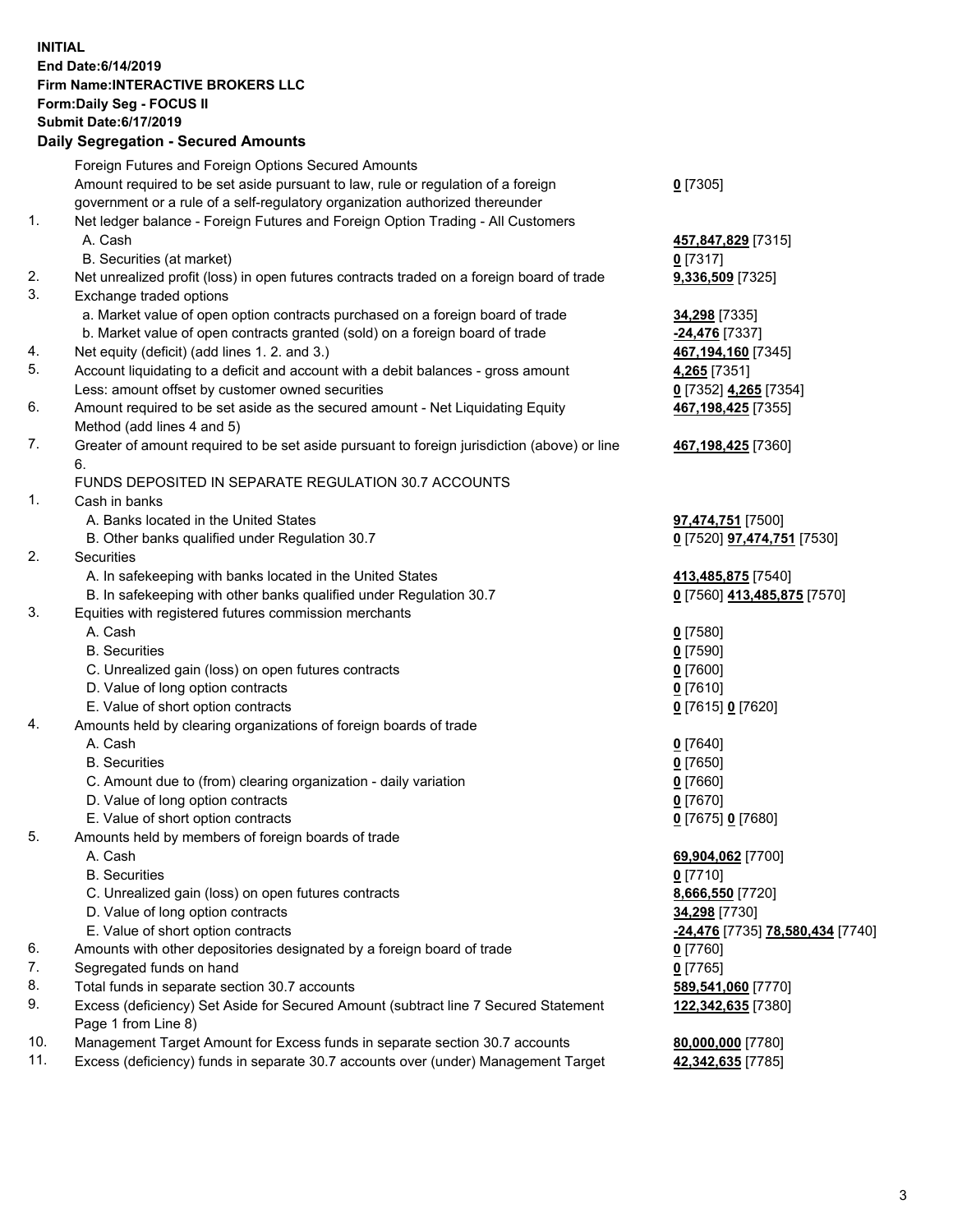**INITIAL End Date:6/14/2019 Firm Name:INTERACTIVE BROKERS LLC Form:Daily Seg - FOCUS II Submit Date:6/17/2019 Daily Segregation - Segregation Statement** SEGREGATION REQUIREMENTS(Section 4d(2) of the CEAct) 1. Net ledger balance A. Cash **3,974,295,836** [7010] B. Securities (at market) **0** [7020] 2. Net unrealized profit (loss) in open futures contracts traded on a contract market **-112,105,754** [7030] 3. Exchange traded options A. Add market value of open option contracts purchased on a contract market **201,421,578** [7032] B. Deduct market value of open option contracts granted (sold) on a contract market **-283,315,435** [7033] 4. Net equity (deficit) (add lines 1, 2 and 3) **3,780,296,225** [7040] 5. Accounts liquidating to a deficit and accounts with debit balances - gross amount **1,216,732** [7045] Less: amount offset by customer securities **0** [7047] **1,216,732** [7050] 6. Amount required to be segregated (add lines 4 and 5) **3,781,512,957** [7060] FUNDS IN SEGREGATED ACCOUNTS 7. Deposited in segregated funds bank accounts A. Cash **740,316,938** [7070] B. Securities representing investments of customers' funds (at market) **1,937,283,355** [7080] C. Securities held for particular customers or option customers in lieu of cash (at market) **0** [7090] 8. Margins on deposit with derivatives clearing organizations of contract markets A. Cash **9,576,594** [7100] B. Securities representing investments of customers' funds (at market) **1,399,825,634** [7110] C. Securities held for particular customers or option customers in lieu of cash (at market) **0** [7120] 9. Net settlement from (to) derivatives clearing organizations of contract markets **-20,923,282** [7130] 10. Exchange traded options A. Value of open long option contracts **201,255,312** [7132] B. Value of open short option contracts **-283,387,664** [7133] 11. Net equities with other FCMs A. Net liquidating equity **0** [7140] B. Securities representing investments of customers' funds (at market) **0** [7160] C. Securities held for particular customers or option customers in lieu of cash (at market) **0** [7170] 12. Segregated funds on hand **0** [7150] 13. Total amount in segregation (add lines 7 through 12) **3,983,946,887** [7180] 14. Excess (deficiency) funds in segregation (subtract line 6 from line 13) **202,433,930** [7190] 15. Management Target Amount for Excess funds in segregation **155,000,000** [7194]

16. Excess (deficiency) funds in segregation over (under) Management Target Amount Excess

**47,433,930** [7198]